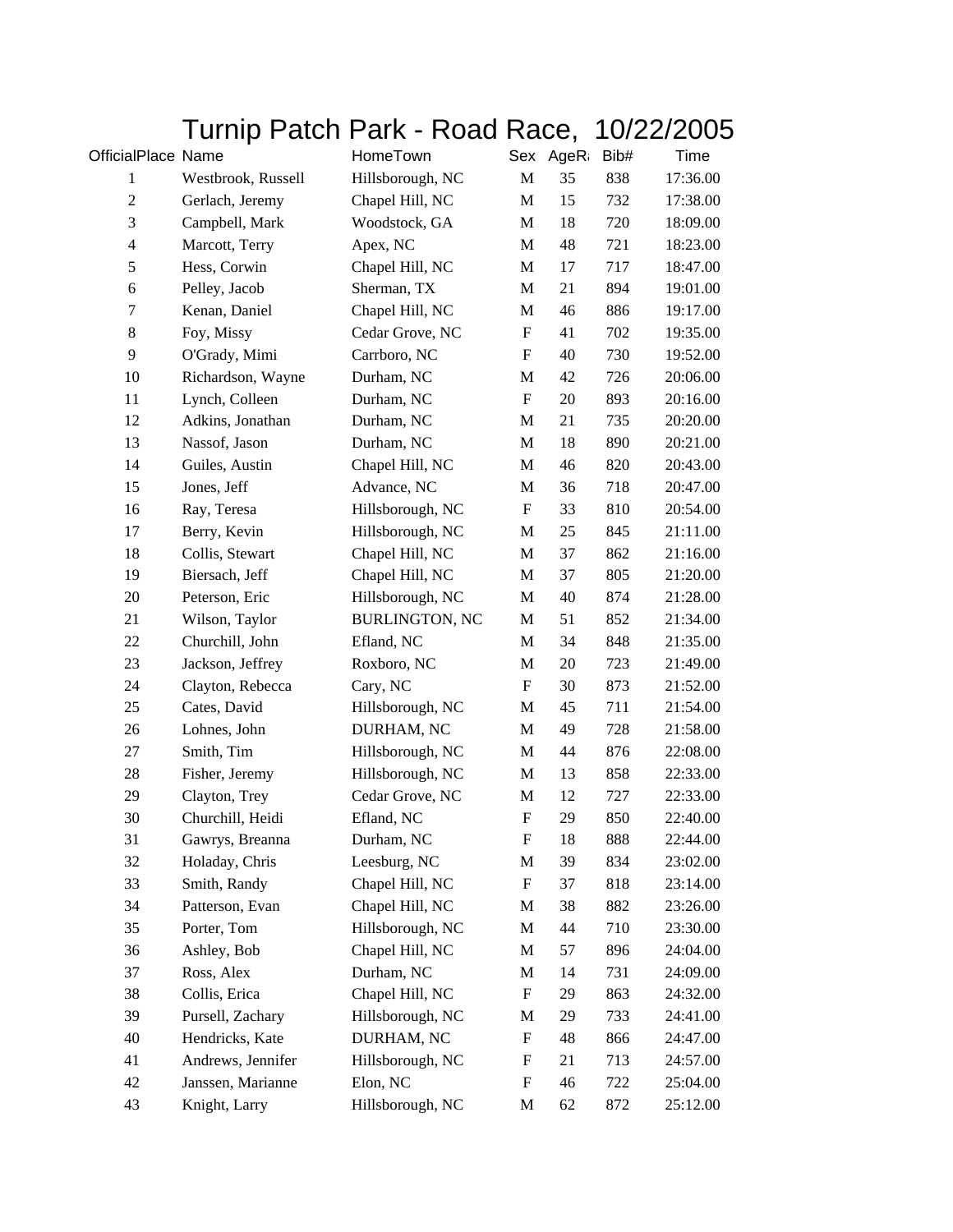| 44 | Zeniou, Kitty       | Hillsborough, NC | $\boldsymbol{\mathrm{F}}$ | 34    | 707 | 25:16.00 |
|----|---------------------|------------------|---------------------------|-------|-----|----------|
| 45 | Jones, David        | Chapel Hill, NC  | M                         | 34    | 825 | 25:31.00 |
| 46 | Hoyle, Elisabeth    | Durham, NC       | ${\rm F}$                 | 30    | 737 | 25:32.00 |
| 47 | Dalton, Angela      | Unknown, NA      | F                         | 29    | 753 | 25:41.00 |
| 48 | Ball, Chad          | Roxboro, NC      | M                         | 9     | 724 | 25:48.00 |
| 49 | Anile, Teresa       | Hillsborough, NC | $\boldsymbol{\mathrm{F}}$ | 38    | 884 | 25:53.00 |
| 50 | Delisle, Jayson     | Hillsborough, NC | M                         | 30    | 703 | 25:53.00 |
| 51 | Farrelly, Matthew   | Hillsborough, NC | M                         | 37    | 891 | 25:57.00 |
| 52 | Smith, Debbie       | Hillsborough, NC | $\boldsymbol{\mathrm{F}}$ | 45    | 877 | 26:08.00 |
| 53 | Huffman, Sarah      | Raleigh, NC      | F                         | 29    | 749 | 26:32.00 |
| 54 | Myers, Bill         | Burlington, NC   | M                         | 40    | 898 | 26:45.00 |
| 55 | Brown, Callum       | Burlington, NC   | M                         | 32    | 883 | 26:46.00 |
| 56 | Jones, Carolyn      | Chapel Hill, NC  | F                         | 33    | 824 | 26:59.00 |
| 57 | Cannon, Ashley      | Chapel Hill, NC  | F                         | 32    | 741 | 27:01.00 |
| 58 | Holaday, Sue        | Leesburg, NC     | F                         | 37    | 835 | 27:02.00 |
| 59 | Marzinsky, Ken      | Hillsborough, NC | M                         | 48    | 705 | 27:02.00 |
| 60 | King, Cole          | DURHAM, NC       | $\mathbf M$               | 44    | 743 | 27:04.00 |
| 61 | Pope, Kelly         | DURHAM, NC       | F                         | 25    | 739 | 27:04.00 |
| 62 | Chitano, Pasquale   | DURHAM, NC       | M                         | 49    | 745 | 27:15.00 |
| 63 | Virchick, Mitch     | Carrboro, NC     | M                         | 51    | 752 | 27:17.00 |
| 64 | Trotter, Kathy      | Hillsborough, NC | F                         | 47    | 840 | 27:25.00 |
| 65 | Jaynes, Tammi       | Hillsborough, NC | F                         | 36    | 892 | 27:40.00 |
| 66 | Lang, Debra         | Unknown, NA      | ${\bf F}$                 | 25    | 814 | 27:53.00 |
| 67 | McIver, Jane        | Hillsborough, NC | F                         | 50    | 734 | 28:17.00 |
| 68 | Kwiek, Nicole       | Hillsborough, NC | F                         | 27    | 751 | 28:48.00 |
| 69 | Kiehle, Katie       | Hillsborough, NC | F                         | 42    | 854 | 28:48.00 |
| 70 | bradfield, Kristen  | Hillsborough, NC | F                         | 39    | 871 | 28:53.00 |
| 71 | Shaw, Rich          | Hillsborough, NC | M                         | 47    | 831 | 28:54.00 |
| 72 | Reid, Holly         | Hillsborough, NC | F                         | 44    | 830 | 28:54.00 |
| 73 | Evans, Beth         | Hurdle Mills, NC | $\mathbf F$               | 40    | 738 | 28:55.00 |
| 74 | O'Donnell, Jeremiah | Hillsborough, NC | M                         | 11    | 836 | 28:57.00 |
| 75 | Garton, Jessica     | Chapel Hill, NC  | $\mathbf F$               | 26    | 867 | 28:59.00 |
| 76 | Deaile, Melvin      | Hillsborough, NC | M                         | 39    | 827 | 29:00.00 |
| 77 | Marzinski, CeCe     | Hillsborough, NC | ${\bf F}$                 | $8\,$ | 859 | 29:02.00 |
| 78 | Schaefer, Jamie     | Durham, NC       | F                         | 11    | 843 | 29:09.00 |
| 79 | O'Donnell, Maureen  | Hillsborough, NC | F                         | 13    | 837 | 29:11.00 |
| 80 | Ringel, Sarah       | Hillsborough, NC | F                         | 47    | 860 | 29:14.00 |
| 81 | Davis, Supriya      | Durham, NC       | F                         | 12    | 853 | 29:16.00 |
| 82 | Fugelso, Otis       | Chapel Hill, NC  | M                         | 28    | 756 | 29:18.00 |
| 83 | Fugelso, Anne       | Chapel Hill, NC  | F                         | 28    | 757 | 29:44.00 |
| 84 | Herman, Lauren      | Hillsborough, NC | F                         | 36    | 832 | 29:45.00 |
| 85 | McCauley, Jack      | Durham, NC       | M                         | 49    | 819 | 29:51.00 |
| 86 | Fox, Sylvie         | Hillsborough, NC | F                         | 39    | 826 | 29:56.00 |
| 87 | Stephens, Katherine | Durham, NC       | F                         | 29    | 725 | 30:06.00 |
| 88 | Michalski, Maria    | Mebane, NC       | F                         | 36    | 828 | 30:06.00 |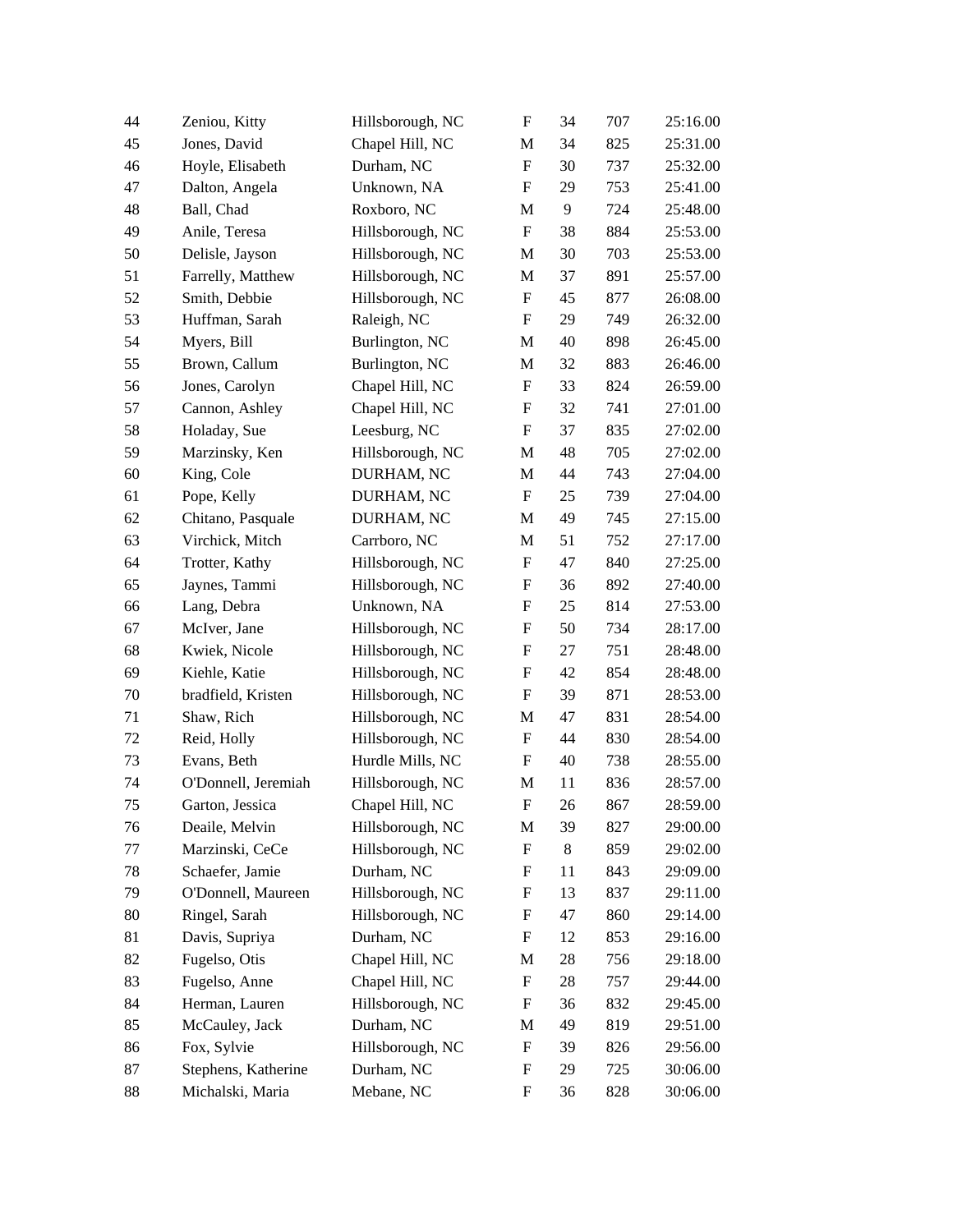| 89  | Pearnon, David    | Hillsborough, NC | M                         | 59    | 870 | 30:11.00 |
|-----|-------------------|------------------|---------------------------|-------|-----|----------|
| 90  | Eppinger, Arleen  | Hillsborough, NC | $\mathbf F$               | 43    | 736 | 30:18.00 |
| 91  | McCormick, Bill   | Hillsborough, NC | M                         | 60    | 740 | 30:26.00 |
| 92  | Staz, Bird        | Hillsborough, NC | F                         | 57    | 813 | 30:30.00 |
| 93  | Campbell, Diana   | Woodstock, GA    | ${\rm F}$                 | 52    | 719 | 30:44.00 |
| 94  | Hoffman, Sharon   | Hillsborough, NC | F                         | 28    | 755 | 31:08.00 |
| 95  | Wang, Lu          | DURHAM, NC       | F                         | 37    | 744 | 31:17.00 |
| 96  | Aycock, Heidi     | Chapel Hill, NC  | F                         | 45    | 809 | 31:21.00 |
| 97  | Schaefer, Rob     | Durham, NC       | M                         | 9     | 844 | 31:58.00 |
| 98  | Andrews, JonATHAN | Hillsborough, NC | M                         | 24    | 716 | 31:59.00 |
| 99  | Lee, Dani         | Hillsborough, NC | F                         | 10    | 706 | 32:08.00 |
| 100 | Allen, Devon      | Hillsborough, NC | M                         | 10    | 746 | 32:10.00 |
| 101 | Sykes, Alex       | DURHAM, NC       | M                         | 44    | 742 | 32:33.00 |
| 102 | Neisler, Wendy    | Durham, NC       | $\boldsymbol{\mathrm{F}}$ | 23    | 868 | 32:46.00 |
| 103 | Watts, Maggie     | Greensboro, NC   | $\boldsymbol{\mathrm{F}}$ | 22    | 869 | 32:48.00 |
| 104 | Hinton, Daryll    | RALEIGH, NC      | M                         | 37    | 748 | 32:48.00 |
| 105 | Weber, Rebekah    | Raleigh, NC      | F                         | 38    | 857 | 32:51.00 |
| 106 | Potter, Sandy     | Raleigh, NC      | F                         | 50    | 704 | 32:52.00 |
| 107 | Wehrenberg, Karen | DURHAM, NC       | F                         | 24    | 856 | 32:57.00 |
| 108 | Lenning, Cynthia  | Mebane, NC       | ${\rm F}$                 | 37    | 829 | 33:20.00 |
| 109 | Kramer, Catherine | Hillsborough, NC | F                         | 49    | 900 | 33:42.00 |
| 110 | Yates, Deanna     | Mebane, NC       | F                         | 36    | 889 | 34:04.00 |
| 111 | Fleming, Andrea   | Hillsborough, NC | ${\rm F}$                 | 35    | 823 | 34:18.00 |
| 112 | Fenn, Elizabeth   | Hillsborough, NC | F                         | 46    | 881 | 34:21.00 |
| 113 | Myers, Valerie    | Burlington, NC   | F                         | 38    | 897 | 34:21.00 |
| 114 | Rogers, Lori      | Cedar Grove, NC  | $\boldsymbol{\mathrm{F}}$ | 33    | 842 | 34:21.00 |
| 115 | Westbrook, Teresa | Durham, NC       | ${\rm F}$                 | 44    | 895 | 34:49.00 |
| 116 | Westbrook, Trevor | Durham, NC       | M                         | $8\,$ | 729 | 34:51.00 |
| 117 | Redman, Brandon   | Hillsborough, NC | M                         | 9     | 879 | 35:00.00 |
| 118 | Allen, Joann      | Hillsborough, NC | F                         | 49    | 747 | 35:00.00 |
| 119 | Redman, Amanda    | Hillsborough, NC | F                         | 33    | 880 | 35:03.00 |
| 120 | Bailey, Ken       | Unknown, NA      | M                         | 48    | 754 | 35:04.00 |
| 121 | Guiles, Beth      | Chapel Hill, NC  | ${\rm F}$                 | 45    | 821 | 35:16.00 |
| 122 | Mayer, Louise     | Hillsborough, NC | F                         | 42    | 841 | 35:18.00 |
| 123 | Koenig, Pamela    | Cedar Grove, NC  | ${\rm F}$                 | 47    | 750 | 35:27.00 |
| 124 | Givens, Ali       | Hillsborough, NC | ${\rm F}$                 | 33    | 709 | 36:29.00 |
| 125 | Blake, Mary       | Hillsborough, NC | ${\bf F}$                 | 47    | 708 | 36:35.00 |
| 126 | Heilman, beth     | Hillsborough, NC | ${\rm F}$                 | 41    | 875 | 36:36.00 |
| 127 | Eargle, KK        | Raleigh, NC      | ${\rm F}$                 | 33    | 833 | 37:04.00 |
| 128 | Waitt, Angie      | Hillsborough, NC | F                         | 35    | 815 | 38:02.00 |
| 129 | Pulido, Karen     | Hillsborough, NC | ${\rm F}$                 | 36    | 803 | 38:29.00 |
| 130 | Strong, Amanda    | Hillsborough, NC | ${\rm F}$                 | 39    | 839 | 38:30.00 |
| 131 | McCaudies, Nikki  | Hillsborough, NC | $\boldsymbol{\mathrm{F}}$ | 22    | 712 | 38:31.00 |
| 132 | Kramer, James     | Hillsborough, NC | M                         | 13    | 701 | 46:21.00 |
| 133 | Kramer, Vance     | Hillsborough, NC | M                         | 49    | 899 | 46:44.00 |